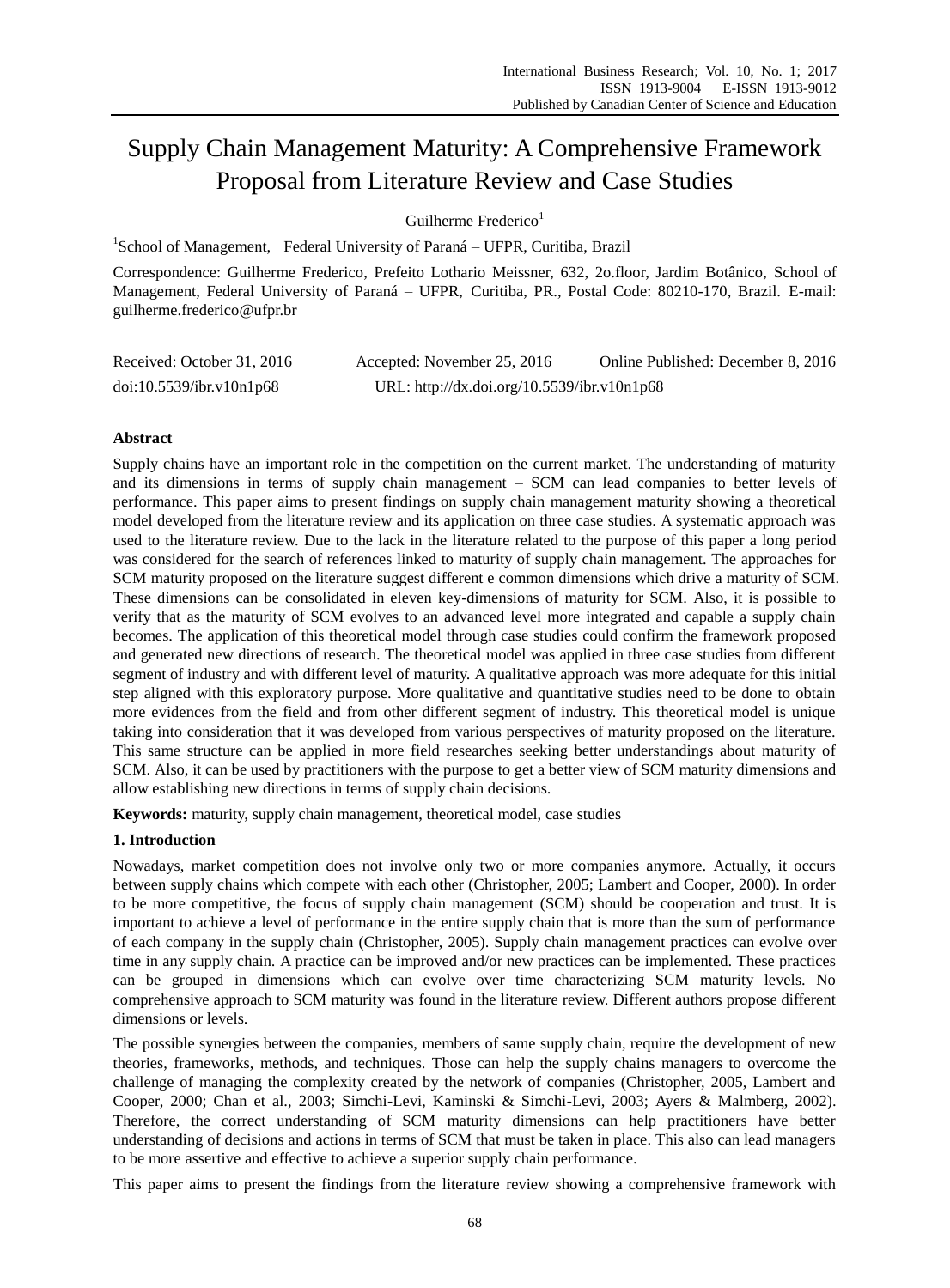dimensions of maturity for SCM. This framework is used as the basis for the multiple case study method application seeking more findings from the empirical perspective. Therefore, the research question which this study aims to answer is: *Which are the key dimensions that drive the maturity of SCM?*

This research question will guide the literature review as well as the field research. This paper focus on the first step of the research, presenting a literature review built based on a systematic approach. This literature review was the basis to the theoretical model developed for SCM maturity. This framework was the basis for the field research to seek more empirical findings linked to the research question. The second step of the paper focus on presentation of multiple case studies showing the results obtained from the research method applied.

This paper is structured as follows. The next section presents the literature review method and findings. The following section presents the theoretical framework for SCM maturity. After that, findings from the case studies are presented. Finally, final remarks and future directions are considered closing this paper.

#### **2. Systematic Literature Review Method**

The literature review process followed a systematic approach (Tranfield, Denyer & Palminder, 2003). Management research is a relatively young field and needs more structure and systematic process to allow a better support with regards the research question which is aimed to answer in a management field research (Tranfield, Denyer & Palminder, 2003).

More replicability and traceability of the arguments and conclusions using a systematic has been being required in the SCM researches (Seurin & Gold, 2011). According to Tranfield, Denyer and Palminder (2003), the systematic review basically follows three steps: Planning, Conduction; and Reporting and Dissemination.

In the step planning the plan of literature review is developed and a review protocol is built to seek a detailed guide for the next step which the literature review process will be conducted. With regards to step conduction activities as research identification, selection of studies, assessment of the sources, data extraction and data synthesis are involved.

This paper will focus on the two first steps, 1 and 2 which aim to build a basis for the field research that will be conducted in the future.

The planning of the literature review considered as a basis the central themes of the study: supply chain management and maturity. Into these two main topics the research concentrated on searching for sources related to these two topics.

A period of searching was established considering publications since 1990s until 2012. The long period is justified by the few studies available related to these topics. Also, the study aimed to show the evolution of the theories and models over the time.

Important to emphasize the difficulty faced to find a significant number of publications related to the thematic proposed by this research. Thus, this fact highlights the lack of approaches related to SCM maturity and leverages the originality essence of this study which seeks to bring more clarifications for the research question here considered.

#### **3. Findings from Literature Review**

In this section the results of the extensive literature review about maturity and maturity of supply chain management will be presented.

Maturity is defined as the stage achieved in a process which it is better developed on its more advanced stage (Oxford, 2011). Maturity frameworks are not new in the management field. Several frameworks have been proposed in literature such as for project management (Kwak and Ibbs, 2002), virtual organizations (Venkatraman & Henderson, 1998), and product development (Harter, Kishnan & Salughter, 2000), Performance Measurement Systems (Wettstein & Kueng, 2002; Van Aken et al., 2005). With regards to supply chain management, six frameworks were found in the literature survey. They are presented in Table 1.

As shown in Table 1, the framework proposed by Lockamy and MacCormak (2004) considers more dimensions than the other five frameworks. Hence, this framework will be foundation for the development of the theoretical model in this study. Additionally, the missing dimensions in Lockamy and MacCormak (2004) framework will be added into this framework in order to have a more robust set of dimensions.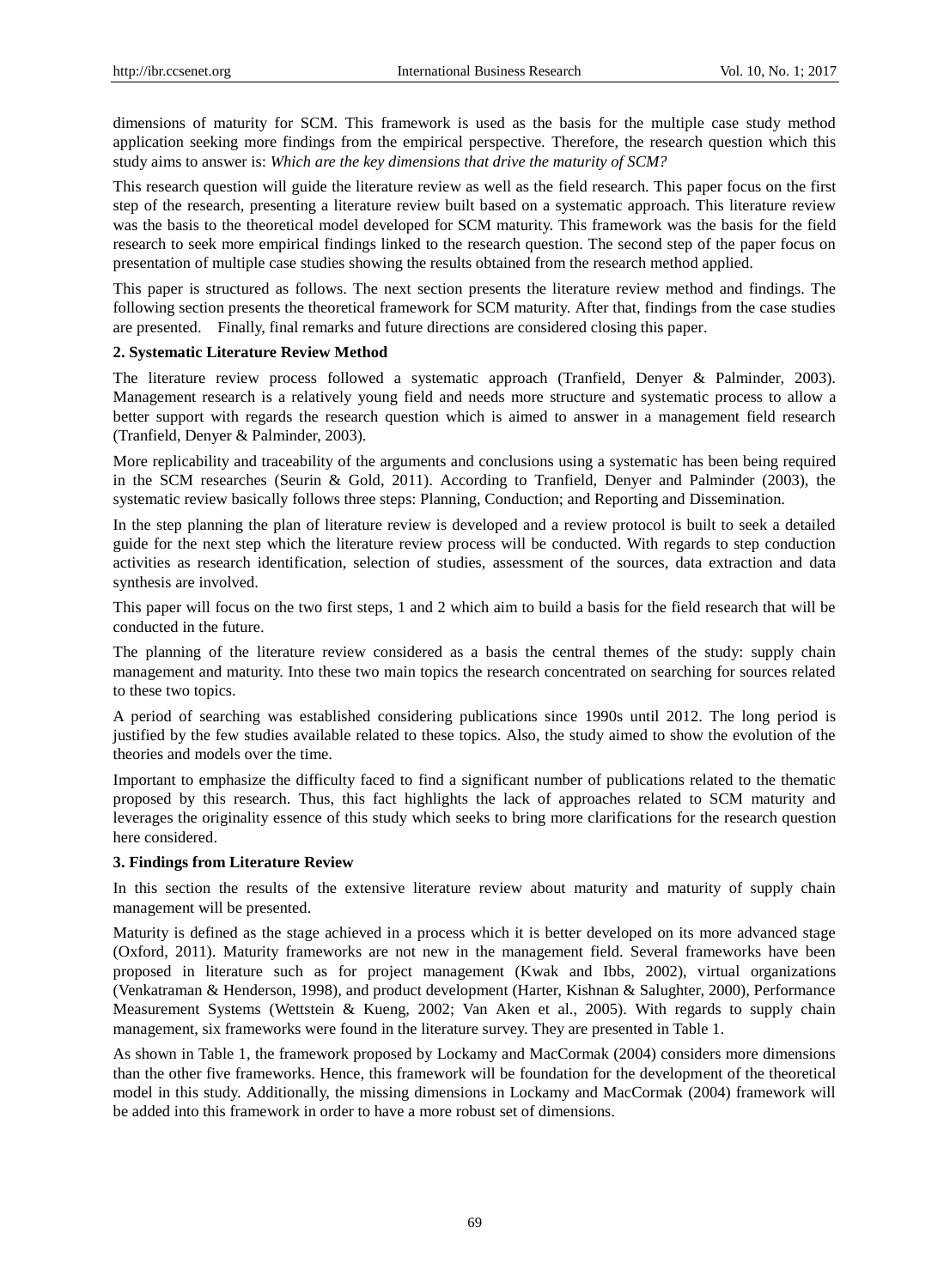#### Table 1. Characteristics of maturity for supply chain management

| <b>Authors</b>        | <b>Characteristics</b>                                                                                      |
|-----------------------|-------------------------------------------------------------------------------------------------------------|
| <b>Stevens</b> (1989) | Inventory level, organizational boundaries, customer focus, supply chain costs, planning, visibility and    |
|                       | on-demand orientation, strategic focus, partnership and collaboration, responsiveness, information          |
|                       | technology and control systems, and information share.                                                      |
| Avers and             | Supply chain costs, planning, strategic focus, partnership and collaboration, supply chain management       |
| Malmberg (2002)       | philosophy, project management, formalization and structuration of processes, integration of processes,     |
|                       | information technology and control systems, information share, and gains share.                             |
| PMG (2007)            | Organizational boundaries, planning, strategic focus, partnership and collaboration, responsiveness,        |
|                       | formalization and structuration of processes, integration of processes, information technology and control  |
|                       | systems, and performance measurement.                                                                       |
| Lockamy and           | Organizational boundaries, customer focus, customer satisfaction, supply chain costs, planning, strategic   |
| McCormak              | focus, partnership and collaboration, structured processes, integration of processes, information           |
| (2004)                | technology and control systems, information and gains share, and performance measurement and                |
|                       | competitiveness as a differentiation.                                                                       |
| Daozhi et al.         | Supply chain costs, partnership and collaboration, responsiveness, risk management, information share,      |
| (2006)                | resources share, regulation and incentives in the chain, and resources used in the chain.                   |
|                       |                                                                                                             |
| Oliveira (2009)       | Customer focus, customer satisfaction, planning, visibility and on-demand orientation, strategic focus,     |
|                       | partnership and collaboration, responsiveness, formalization and structuration of processes, integration of |
|                       | processes, information technology and control systems, information share and performance measurement.       |
| Reyes and             | Customer Relationship Management, Performance Measurement Systems, Inventory Management,                    |
| Giaghetti (2010)      | Collaboration, Process Management, Information Systems and Technology, Integration of Processes,            |
|                       | Risk and Project Management, human Resources Management                                                     |

There are other publications related to maturity in supply chain management which the authors in fact don  $t$ present a framework with dimensions and characteristics of maturity levels but use a maturity model already proposed to verify or test the model in any specific research object as in Childerhouse et al. (2011), Netland and Alfnes (2011), Aryee, Naim and Lalwani (2008), McCormak, Ladeira and Oliveira (2008), Huang and Handfield (2015), Okongwu, Morimoto and Lauras (2013), Dellana and Kros (2013), Souza, Guerreiro and Oliveira (2015)

#### **4. Theoretical Framework for SCM Maturity**

In this section, the theoretical model for SCM maturity will be presented based on the findings from the literature review which were the basis to build the constructs of this research. The framework was developed using the following steps:

- Identification of the dimensions of SCM maturity;
- Identification of the characteristics of each dimension for each level of maturity
- Alignment between dimensions characteristics and level of maturity.

Table 2. Dimensions of maturity for supply chain management considered by authors

| <b>Maturity</b><br><b>Dimensions</b> | <b>Stevens</b><br>(1989) | and<br>Avers<br><b>Malmberg</b><br>(2002) | Lockamy and<br><b>McComack</b><br>(2004) | <b>PMG</b><br>(2007) | Daozhi et.<br>al. $(2006)$ | <b>Oliveira</b><br>(2009) | and<br><b>Reyes</b><br>Giaghetti<br>(2010) |
|--------------------------------------|--------------------------|-------------------------------------------|------------------------------------------|----------------------|----------------------------|---------------------------|--------------------------------------------|
| Costs                                | Yes                      | Yes                                       | Yes                                      | <b>Not</b>           | Yes                        | Not                       | Not                                        |
| Colaboration                         | Yes                      | Yes                                       | Yes                                      | Yes                  | Yes                        | Yes                       | Yes                                        |
| Customers                            | Yes                      | Not                                       | Yes                                      | <b>Not</b>           | <b>Not</b>                 | Yes                       | Yes                                        |
| Environment                          | Not                      | Not                                       | Yes                                      | Not                  | Yes                        | Not                       | Not                                        |
| Processes                            | Yes                      | Yes                                       | Yes                                      | Yes                  | <b>Not</b>                 | Yes                       | Yes                                        |
| Performance<br>Measurement           | Not                      | Not                                       | Yes                                      | Yes                  | Not                        | Yes                       | Yes                                        |
| Management                           | Yes                      | Yes                                       | Yes                                      | Yes                  | Yes                        | Yes                       | Yes                                        |
| Technology<br>and<br>Tools           | Yes                      | Yes                                       | Yes                                      | Yes                  | <b>Not</b>                 | Yes                       | Yes                                        |
| Responsiveness                       | Yes                      | Not                                       | Not                                      | Yes                  | Yes                        | Yes                       | <b>Not</b>                                 |
| <b>Strategic Focus</b>               | Yes                      | Yes                                       | Yes                                      | Yes                  | <b>Not</b>                 | Yes                       | <b>Not</b>                                 |
| Resources                            | Not                      | Not                                       | Not                                      | <b>Not</b>           | Yes                        | <b>Not</b>                | Yes                                        |

Based on the maturity models analyzed on the literature and shown in the Table 1 eleven dimensions of SCM maturity could be grouped and identified. As presented on the Table 2, Lockamy and MacCormak (2004) is most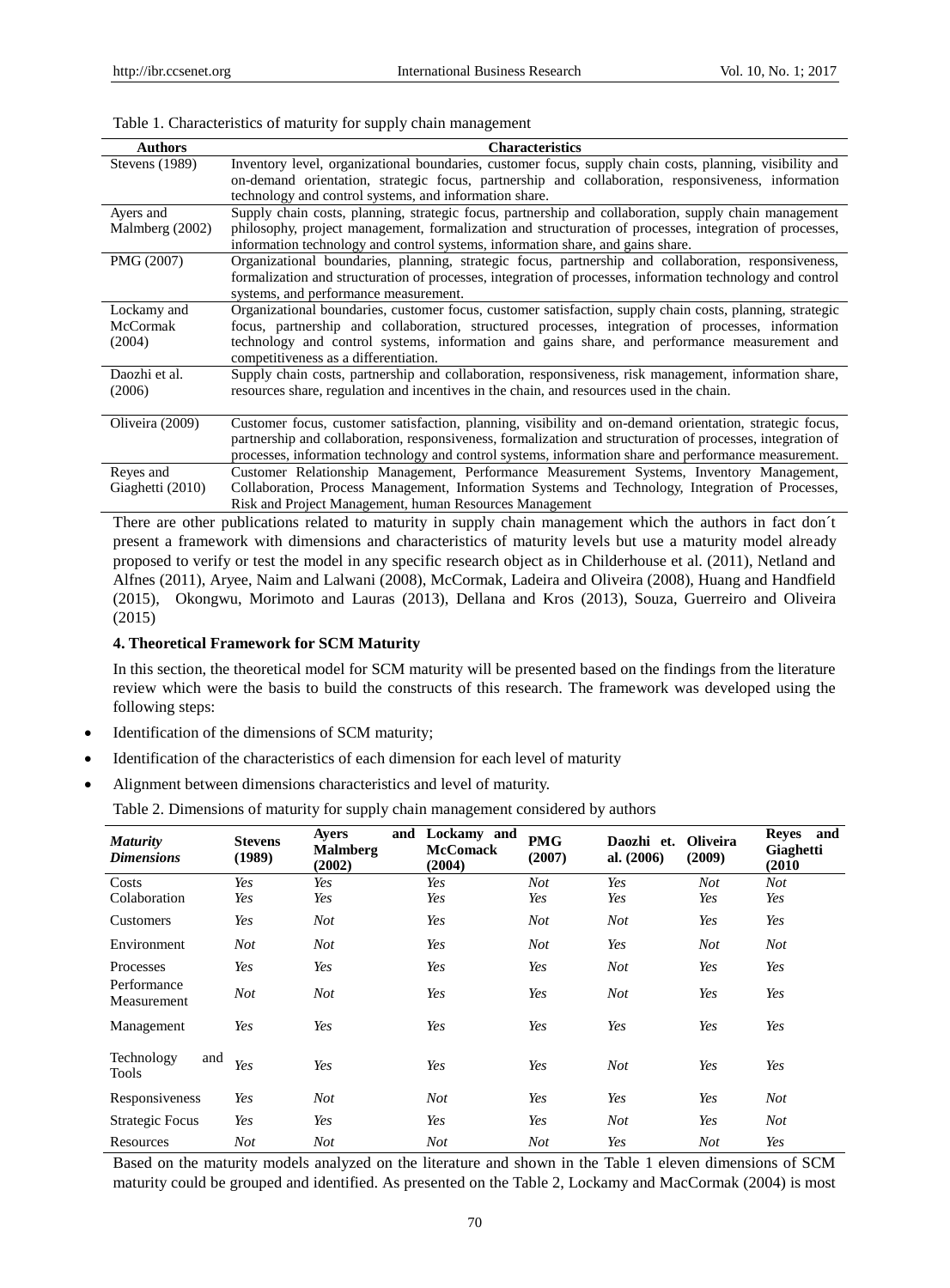complete framework. Dimensions proposed by other authors present in Table 2 and not proposed by Lockamy and McCormark (2004) were included to form the theoretical framework. The eleven dimensions identified are: Costs, Customers, Processes, Technologies and Tools, Collaboration, Management, Performance Measurement, Strategic Focus, Responsiveness, Resources, and Environment.

The SCM maturity dimensions characteristics for each level of maturity are described below:

-**Initial**: prevalence of high costs, lower customer satisfaction, disintegrated and unstructured processes, lack of collaboration between members, lack of technologies and tools for forecasting demand and other activities, lack of strategic focus in the chain, poor management of supply chain projects, absence of risk management, lack of performance measurement in the entire supply the chain, lack of regulation and lines of credit as supporting elements, and use of basic resources.

-**Intermediate**: existence of cost savings in the chain, good customer satisfaction, documented and defined beginning of a cross-functional way of the processes in the entire chain, spirit of cooperation between the functions related to supply chain management in the focal company, use of technologies and statistical tools for forecasting demand and other activities, strategic focus, awareness, collaborators' vision and competence in supply chain management, good project management practices, limited use of risk management, evidence of performance measurement, existence of regulations and credit lines to support the supply chain, and use of adequate resources.

| <b>Maturity</b><br><b>Dimensions</b> | <b>Dimensions Meaning</b>                                                                                                                                                                                                                                         |  |  |
|--------------------------------------|-------------------------------------------------------------------------------------------------------------------------------------------------------------------------------------------------------------------------------------------------------------------|--|--|
| Costs                                | Related to the costs incurred on SCM as inventory level, transportation costs, storage and handling<br>and others.                                                                                                                                                |  |  |
| Colaboration                         | It is linked to share of earnings, resources, information, communication, initiatives, projects, product<br>develop and others among members of the supply chain                                                                                                  |  |  |
| Customers                            | focus given to the customers by the focus company and members of the supply chain and te level of<br>customers satisfaction                                                                                                                                       |  |  |
| Environment                          | Consider regulatory issues and credit incentives which can facilitate and improve the supply chain<br>performance                                                                                                                                                 |  |  |
| Processes                            | It means Integration, formalization and structuring of the business processes along the supply chain                                                                                                                                                              |  |  |
| Performance<br>Measurement           | Refers to the performance measurement systems used on supply chain management, its<br>comprehensiveness and set of indicators                                                                                                                                     |  |  |
| Management                           | Use project management method and standards for supply chain projects shared between members of<br>the chain, adoption of systematic supply chain, risk management and level of awareness and<br>training of supply chain management between the members of chain |  |  |
| Technology and<br>Tools              | Use information technologies and tools to support supply chain management processes.                                                                                                                                                                              |  |  |
| Responsiveness                       | Related to the ability of supply chain to attend environmental changes in terms of demand with<br>velocity and reliability                                                                                                                                        |  |  |
| <b>Strategic Focus</b>               | Is related to the strategic focus given by the members of the chain and the strategic goals deployed<br>among them                                                                                                                                                |  |  |
| Resources                            | Refers to the common and competitive resources used to run the supply chain processes such as<br>facilities, equipment, machines, people, systems among others.                                                                                                   |  |  |

Table 3. Explanation for each maturity dimention for SCM

-**Advanced**: supply chain with cost excellence, total focus on customer satisfaction, fully integrated and structured processes in the entire chain, extensive use of information systems, profit and information sharing and colaboration between the supply chain members, project and risk management excellence, comprehensive performance measurement, supply chain as source of competitiveness, supply chain responsiveness dealing with variations of customers demand, extensive regulation, and credit lines to support the supply chain.

The explanation of each maturity dimension is described by Table 3.

Based on the dimensions characteristics and level of maturity dimensions described, a theoretical proposition was developed forming the constructs to guide the case study method application. This will help to answer the research question which orientates this study.

**Theoretical Proposition:** The evolution of SCM occurs from an initial level to an advanced level in terms of costs, customers, processes, technology and tools, collaboration, management, performance measurement, strategic focus, responsiveness, resources, and environment.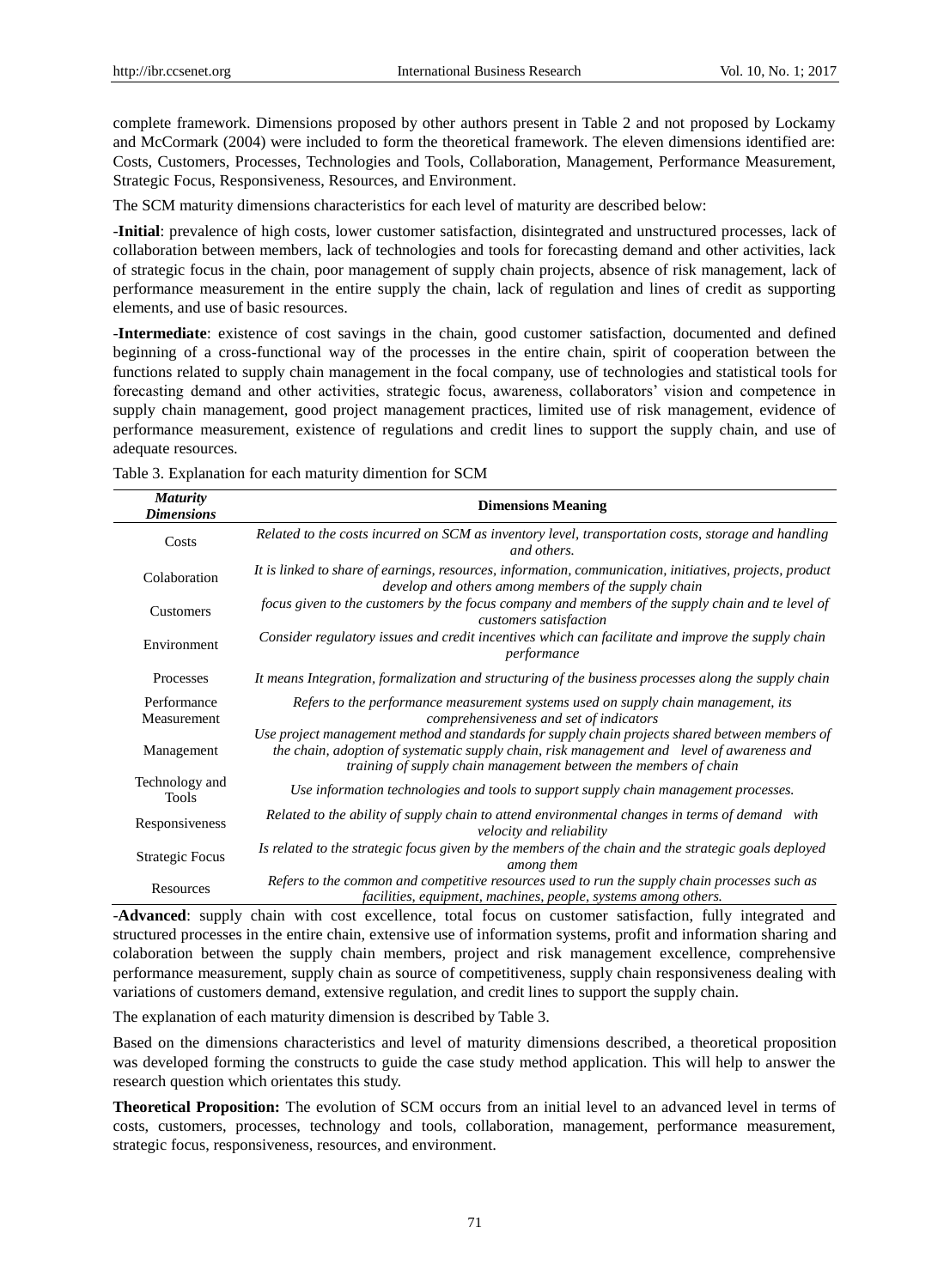It is possible to note that the evolution of SCM maturity dimensions from initial stage to advanced stage becomes SCM more capable and creates a better integration over the chain, as showed in the Figure 1. Important to emphasize that the proposition stated above can be used to guide a field research and verify if it can be corroborated or not. This will help to answer the research question that orientates this study.

#### **5. Research Method**

The research design deals with the choices made about the research approach and research method. The qualitative approach was more suitable to guide the development of empirical research because it is flexible and focuses on practitioners' perspectives. The study of the SCM maturity requires the presence of a researcher in the field to clarify very complex constructs.

Case study can be used for the follow purposes: exploratory studies, theory build, theory tests, refining and extension (Voss; Tsikriktsis & Frohlich, 2002).

Following this rationale, the multiple-case study was chosen as the most suitable research method and was conducted using a semi-structured interview as the research technique and a research protocol as the guide. The use of research protocol provides a more rigorous research, mainly researches related to SCM (Seuring, 2008; Yin, 1994).

The analysis unit was the supply chain focal company. Indeed, such companies should present different levels of maturity for an appropriate analysis. Three companies were chosen based on that criterion. The interviewees were supply chain managers and directors, who were in charge of downstream and upstream flows of supply chain.

The first company (A) is a of a US subsidiary. It operates in the metallurgical sector and is located in the State of Sao Paulo, Brazil. Its main customers are from companies in the automotive sector and its main suppliers are companies in the metal-mechanic and chemical industry sectors. The supply chain general manager is responsible for purchasing, production planning and, control, and handling and distribution within the supply chain. The second company (B) is also a US subsidiary. It operates in the pharmaceutical and human nutrition sectors. It is also located in the State of Sao Paulo. Its main customers are drugstores and supermarkets. Its major suppliers are food and chemical industries. The supply chain general director is responsible for purchasing, production planning and, control, and handling and distribution within the supply chain. The third company (C) is a US subsidiary operating in a chemical sector. This subsidiary is located in the State of São Paulo, Brazil and their main customers are concentrated on the automotive, construction and metal-mechanic sectors. As suppliers the main ones are also from chemical sector.

#### **6. Empirical Findings**

The semi-structured interviews were carried out following the research protocol. The foundation for developing the research protocol was the theoretical framework illustrated in Figure 1. The characteristics of the dimensions of the three companies for each dimension of SCM maturity are described in Table 4.

As shown in Table 4, the dimensions collaboration, technology, management, responsiveness, resources, environment, costs, and customers of Company A are in the initial level of maturity. The dimensions processes, measurement, and strategic focus are in the intermediate level of maturity. The maturity level of the SCM of Company A is initial since the number of dimensions in this level is greater than the intermediate level.

With regard to Company B, the evidences lead to a different interpretation. According to the evidences in Table 4, the dimensions of SCM maturity as management, technology, collaboration, processes, customers, costs, strategic focus, resources, and environment, are in the advanced level. Only the dimensions of responsiveness and performance measurement are in the intermediate level. Following the same criterion applied to classify Company A, the maturity level of the SCM of Company B is advanced.

For the Company C, according to evidences presented in the Table 4 only 4 dimensions (customers, processes, strategic focus) are in advanced level. The other ones as costs, environment, resources, responsiveness, technology, measurement and collaboration were aligned with the intermediate level. Following the same criteria as the other first two companies to classify them in a maturity level, the Company C is presented on the intermediate level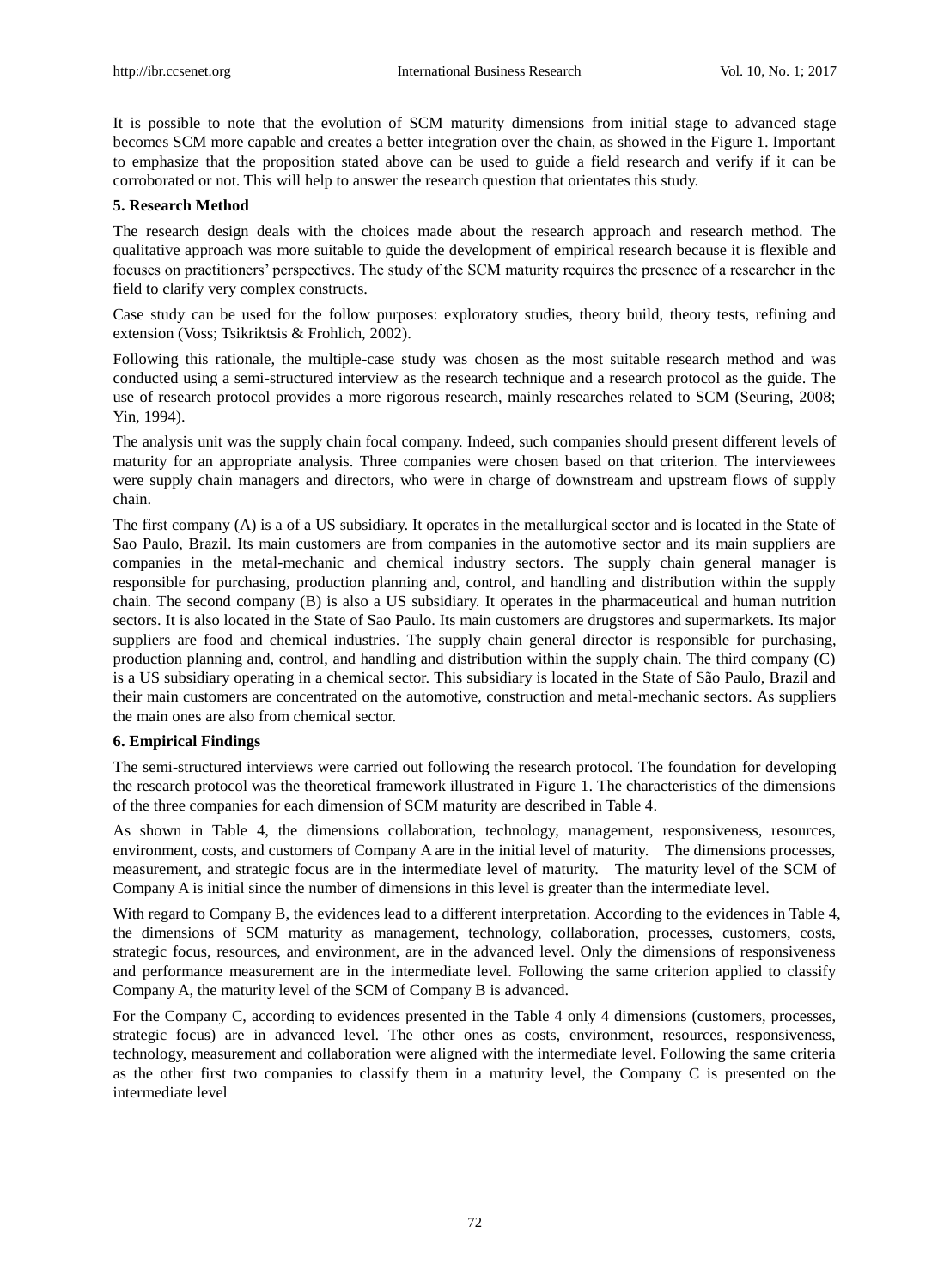| <b>Dimensions</b>                | Company A                                                                                                          | <b>Company B</b>                                                                                                                                  | Company C                                                                                           |
|----------------------------------|--------------------------------------------------------------------------------------------------------------------|---------------------------------------------------------------------------------------------------------------------------------------------------|-----------------------------------------------------------------------------------------------------|
| Costs                            | High costs and strong<br>pressure for cost reduction                                                               | Cost excellence. Most of cost<br>reduction opportunities had<br>already been explored                                                             | Pressure for cost reduction. Cost<br>reduction has been practiced<br>although it can be improved    |
| Customers                        | Lack of customer<br>relationship practices and<br>focus on the customers                                           | Focus on customers in terms of<br>strong partnership. High<br>satisfaction index (95%)                                                            | Focus on customers for each market<br>segment. High satisfaction index<br>(More than $95\%$ )       |
| Processes                        | Some processes are<br>formalized and structured.<br>Internal integration                                           | Processes defined and<br>formalized. Integration with<br>Electronic Data Interchange<br>(EDI)                                                     | Processes defined and formalized.<br>Integration using an Electronic<br>Data Interchange (EDI)      |
| Technologies and<br><b>Tools</b> | Integrated management<br>system used. However no<br>application of intelligence<br>tools were observed             | <b>Integrated Management System</b><br>(SAP). Use of intelligence tools<br>such as Advanced Planner and<br>Optimizer Z(Apo) and Route<br>Planner. | <b>Integrated Management System</b><br>(SAP). Lack of Intelligence tools to<br>support the SCM      |
| Collaboration                    | No collaboration in terms of<br>gains and information share                                                        | Share of information with<br>customers. Gains are shared<br>with distributors and suppliers.                                                      | Partial share of information and<br>gains in the chain. It occurs only in<br>the downstream chain   |
| Management                       | Project management and<br>risk management in supply<br>chain are not observed                                      | Use of Project Management<br>Book for project management.<br>Contingency plans for risk<br>management                                             | Project Management aligned to the<br>Six Sigma programs. Contingency<br>plans very well structured  |
| Performance<br>Measurement       | Focus on financial<br>measurement with few<br>non-financial measures                                               | Focus on financial<br>measurement. Processes are<br>measured but not<br>comprehensively                                                           | Focus on financial measurement.<br>There are few non-financial<br>indicator                         |
| <b>Strategic Focus</b>           | SCM as important element<br>in the focal-company<br>strategy                                                       | Very well defined strategic focus<br>Aim to achieve the best in class<br>status in SCM                                                            | Very well defined strategic focus.<br>Aim to achieve excellence in SCM                              |
| Responsiveness                   | Low responsiveness<br>regarding to delivery of mix<br>of products                                                  | Dimension requires<br>improvement. Supply Chain<br>requires a reasonable inventory<br>to respond to the market<br>demands.                        | Requires improvement mainly in<br>the Upstream Chain to achieve<br>better responsiveness            |
| Resources                        | There is no differentiation of<br>resources used in the SCM                                                        | Advanced centers to develop<br>differentiated products                                                                                            | Adequate resources in the chain<br>although more technologies need to<br>be implemented             |
| Environment                      | There are no incentives<br>regarding importation of<br>products causing difficulties<br>related to competitiveness | Existence of regulations<br>regarding competition issues in<br>the market.                                                                        | Incentives linked to importation<br>taxes has been recently implemented<br>facilitating competition |

# Table 4. Empirical findings for SCM maturity



Figure 2. Evolution of SCM Maturity Dimensions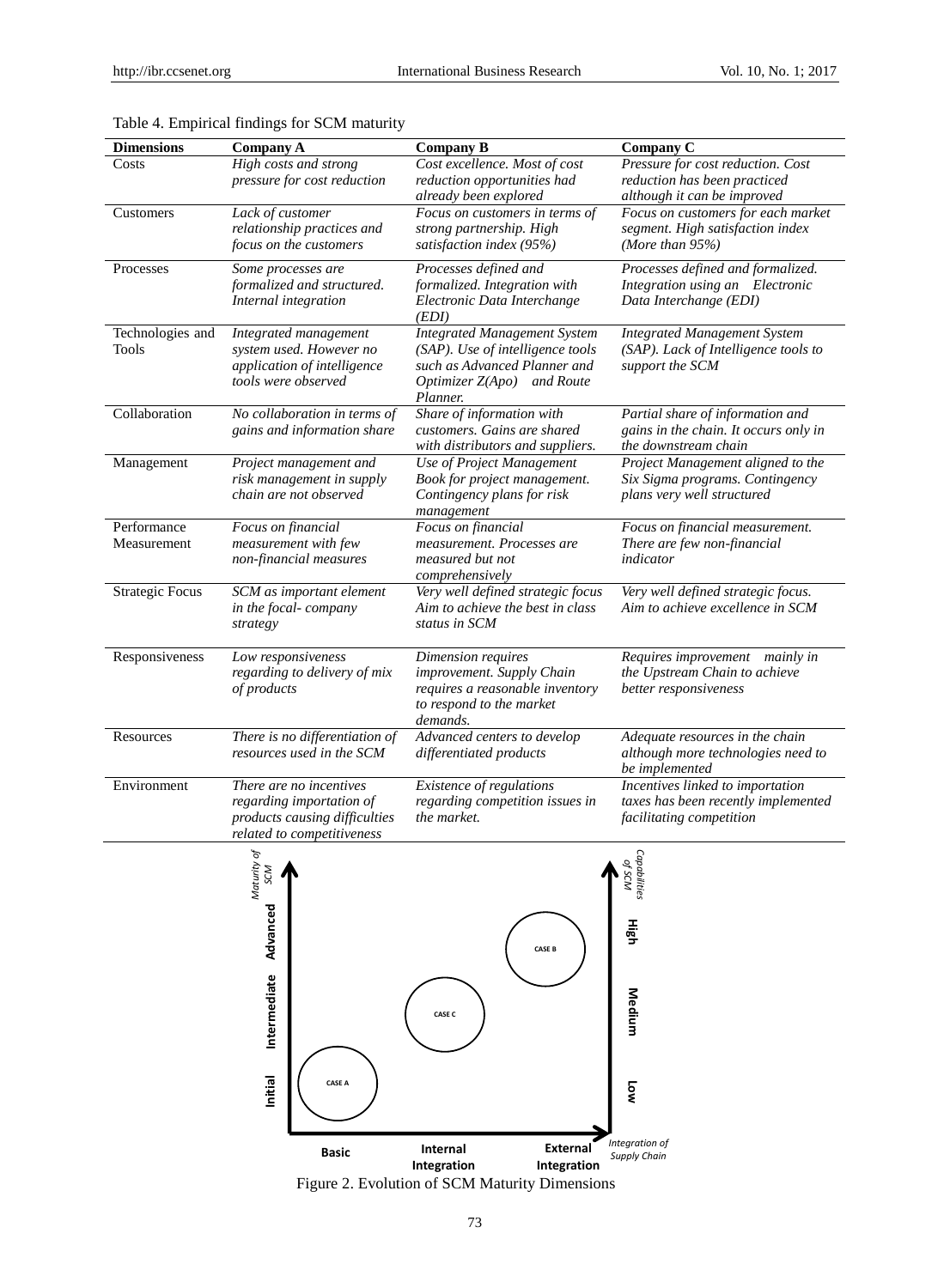Figure 2 synthetizes the findings from case studies applied. It shows that the Company A that is on initial level of maturity has not integration in its supply chain and low set of capabilities.

In case of Company C it is intermediate level in terms of SCM maturity having a medium set of capabilities and internal integration. Lastly, Company B has advanced level of maturity being high integrated in supply chain with higher set of capabilities. These evidences captured from empirical research area aligned with the theoretical proposition established to guide this research purpose.

## 7. **Final Remarks**

This paper aimed to present a robust theoretical model of maturity of SCM. This approach has an important relevance taking into consideration the different proposals for SCM maturity in the literature considering different dimensions. Aiming to achieve this purpose, an extensive literature review was done using a systematic approach which allows a better reliability and quality of the data obtained. A qualitative approach using a multiple-case study was adopted considering that this study aims to explore the subject proposed and generate a contribution to the literature as basis for future qualitative and quantitative researches.

As the main findings it was possible to identify eleven dimensions which drive the maturity of SCM as stated in the theoretical proposition and asked on the research question stated. Those dimensions are showed in Figure 1. Important to emphasize that the maturity models present on the literature for SCM don´t consider all dimensions needed, reason why a theoretical model was built taking into considerations all dimensions proposed by different authors.

Evidences found out from empirical research could confirm the eleven dimensions proposed. The data gathered and analyzed show that the maturity of each dimension can be in different levels for the same company. In this study, aiming to classify the company in a determined level of maturity was adopted as a criteria the level which the most of dimensions are classified in. However, is necessary a better understand on this aspect in order to understand what are the relevant dimensions to classify a level of maturity and also to understand the relationship between these dimensions of SCM maturity. Other aspect to be considered is related to importance of each dimension for different segment of business. It is required to deploy this research for different kind of supply chains to have a better view about level of importance of the dimensions for each type of chain. Lastly, a deep understand about practices in SCM becomes important once are these practices that will in fact support each dimension of maturity.

The following research questions needs to be answered to the evolution and more cleare about maturity in supply chain management.

- What are the relevant dimensions to determine the exact level of SCM maturity?
- What is the relationship between the SCM maturity dimensions?
- Are the eleven dimensions identified enough to drive the maturity of SCM for all type of supply chains?
- Which dimensions are relevant and crucial for specifics supply chains?
- Which practices of SCM can be adopted to support each dimension of maturity?

The findings from this research bring up an important contribution for the theory related to SCM. Also, it can be a reference guide to help practitioners to seek a better alignment in terms of dimensions of SCM to be prioritized to get more level of integration and performance.

#### **References**

Ayers, J., & Malmberg, D. (2002). Supply Chain Systems: Are You Ready? Information Strategy: The Executive's Journal. Retrieved from

http://ayers-consulting.com/download/SC%20Systems%20-%20Are%20You%20Ready.pdf

- Ayree, G., Naim, M., & Lalwani, C., (2008). Supply Chain Integration Using a Maturity Scale. *Journal of Manufacturing Technology Management, 19(*5), 559-575. http://dx.doi.org/10.1108/17410380810877258
- Beamon, B. (1999). Measuring Supply Chain Performance. *International Journal of Operations & Production Management, 19*(3), 275-292. http://dx.doi.org/10.1108/01443579910249714
- Chan, F., Qi, H., Chan, H., & Lau, H. I. P. R. (2003). A Conceptual Model of Performance Measurement for Supply Chains. *Management Decision, 41*(7), 635-642. http://dx.doi.org/10.1108/00251740310495568
- Childerhouse, P., Deakins, E., Bohme, T., Towill, D., Disney, S., & Banomyong, R. (2011). Supply Chain Integration: An International Comparison of Maturity. *Asia Pacific Journal of Marketing and Logistics*,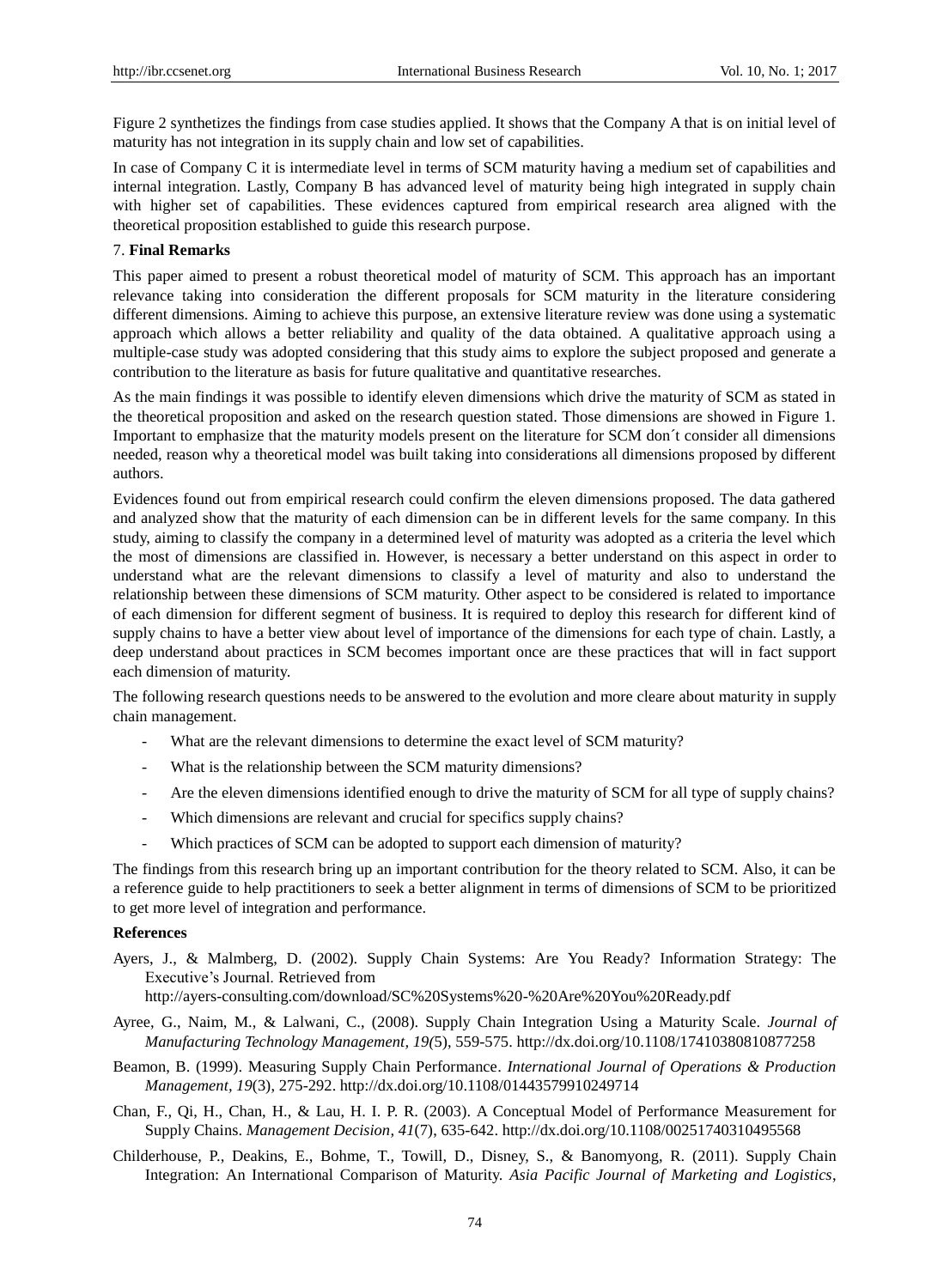*23*(4), 531-552. http://dx.doi.org/10.1108/13555851111165075

- Christopher, M. (2005). *Logistics and Supply Chain Management*. 3rd ed. London: Pearson Education.
- Daozhi, Z., Liang, Z., Xin, L., & Jianyong, S. (2006). A New Supply Chain Maturity Model With 3-Dimension Perspective. ITIC – *Proceedings* of *Information Technology and Innovation Conference*, Hangzhou. <https://doi.org/10.1049/cp:20061046>
- Dellana, S. A., & Kros, J. F. (2013). An Exploration of Quality Management Practices, Perceptions and Program Maturity in the Supply Chain. *International Journal of Operations & Production Management, 34*(6), 786-806. http://dx.doi.org/10.1108/IJOPM-03-2013-0105
- Geary, S., & Zonnenberg, J. (2000). What it Means To Be Best in Class. *Supply Chain Management Review*, *Jan/Aug,* 43-48.
- Gunasekaran, A., Patel, C., & Tirtiroglu, E. (2001). Performance Measures and Metrics in a Supply Chain Environment. *International Journal of Operations & Production Management, 21*(1), 71-87. http://dx.doi.org/10.1108/01443570110358468
- Harter, D., Krishnan, M., & Slaughter, S., (2000). Effects of Process Maturity on Quality, Cycle time, and Effort in Software Product Development. *Management Science, 46*(4), 451-466. http://dx.doi.org/10.1287/mnsc.46.4.451.12056
- Huang, Y., & Handfield, R. (2015). Measuring The Benefits of ERP on Supply Management Maturity Model: A "Big Data" Method. *International Journal of Operations & Production Management, 35*(1), 2-25. http://dx.doi.org/10.1108/IJOPM-07-2013-0341
- Kwak, Y., & Ibbs, W. (2002). Project Management Process Maturity Model. *Journal of Management In Engineering, 18*(3), 150-155. http://dx.doi.org/10.1061/(ASCE)0742-597X(2002)18:3(150)
- Lambert, D., & Cooper, M. (2000). Issues in Supply Chain Management. *Industrial Marketing Management, 29,*  65-83. http://dx.doi.org/10.1016/S0019-8501(99)00113-3
- Lockamy, A., & McCormak, K. (2004). The Development of a Supply Chain Management Process Maturity Model Using the Concepts of Business Process Orientation. *Supply Chain Management: An International Journal, 9*(4), 272-278. http://dx.doi.org/10.1108/13598540410550019
- McCormak, K., Ladeira, M. B., & Oliveira, M. P. V. (2008). Supply Chain Maturity and Performance in Brazil. *Supply Chain Management: An International Journal, 13*(4), 272-282. http://dx.doi.org/10.1108/13598540810882161
- Netland, T., & Alfnes, E. (2011). Proposing a Quick Best Practice Maturity Test for Supply Chain Operations. *Measuring Business Excelence*, *15*(1), 66-76. http://dx.doi.org/10.1108/13683041111113259
- Okongwu, U., Morimoto, R., & Lauras, M. (2013). The Maturity of Supply Chain Sustainability Disclosure From a Continuous Improvement Perspective. *International Journal of Productivity and Performance Management, 62*(8), 827-855. http://dx.doi.org/10.1108/IJPPM-02-2013-0032
- Oliveira, De, M. (2009). *Modelo de Maturidade de Processos em Cadeias de Suprimentos: Precedencias e os Pontos-Chave de Transicao*, Tese (Doutorado em Administração) Programa de Pos-Graduacao em Administracao, UFMG, Belo Horizonte. Retrieved from http://www.bibliotecadigital.ufmg.br/dspace/handle/1843/BUBD-9BEJT8
- Oxford. (2011). *Oxford Dictionaries*. Oxford University Press.
- Performance Measurement Group PMG PRTM. (2007). *Competitive Advantage of Best in Class Supply Chains. Pennsylvania*. Retrieved from http://www.pmgbenchmarking.com/public/survey/dvantagesofbic.Pdf
- Pires, S. (2009). Gestao da Cadeia de Suprimentos: Conceitos, Estrategias, Praticas e Casos, 2nd. Sao Paulo: Atlas.
- Reyes, H. G., & Giaghetti, R. (2010). Using Experts to Develop a Supply Chain Maturity Model in Mexico. *Supply Chain Management: An International Journal, 15*(6), 415-424. http://dx.doi.org/10.1108/13598541011080400
- Seuring, S. (2008). Assessing the Rigor of Case Study Research in Supply Chain Management. *Supply Chain Management: An International Journal, 13*(2), 128-137. http://dx.doi.org/10.1108/13598540810860967
- Seuring, S., & Gold, S. (2011). Conducting Content-Analysis Based on Literature Reviews in Supply Chain